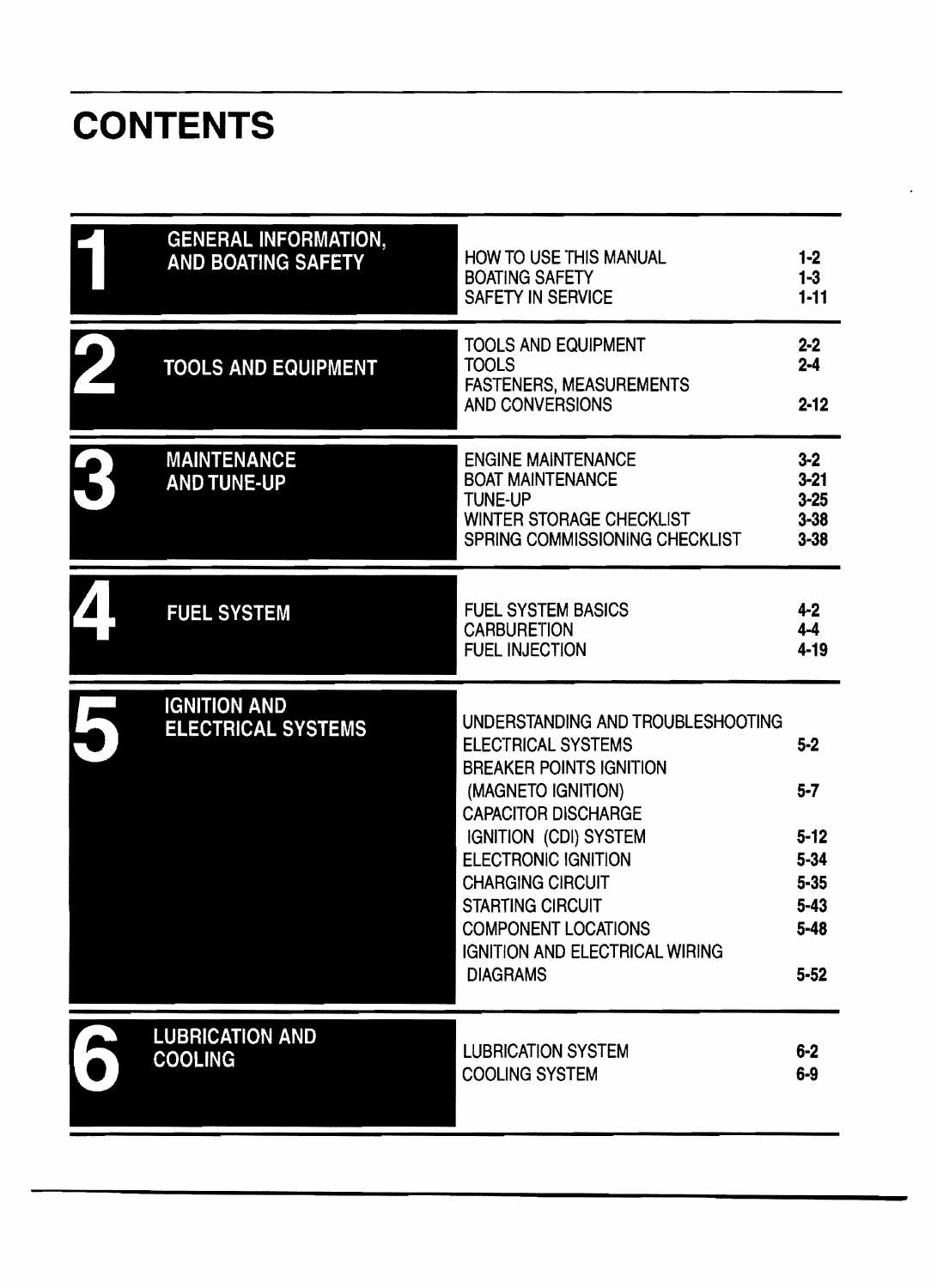## **CONTENTS**

| <b>ENGINE MECHANICAL</b><br><b>ENGINE RECONDITIONING</b>                                                                                                                                                                                                                                                                                                                                                                                                                                                                                                      | $7 - 2$<br>$7 - 31$             | <b>POWERHEAD</b>           |  |
|---------------------------------------------------------------------------------------------------------------------------------------------------------------------------------------------------------------------------------------------------------------------------------------------------------------------------------------------------------------------------------------------------------------------------------------------------------------------------------------------------------------------------------------------------------------|---------------------------------|----------------------------|--|
| <b>LOWER UNIT</b><br><b>LOWER UNIT OVERHAUL</b><br><b>JET DRIVE</b>                                                                                                                                                                                                                                                                                                                                                                                                                                                                                           | $8 - 2$<br>$8 - 10$<br>$8 - 68$ | <b>LOWER UNIT</b>          |  |
| <b>MANUAL TILT</b><br><b>GAS ASSISTED TILT</b><br>POWER TRIM AND TILT                                                                                                                                                                                                                                                                                                                                                                                                                                                                                         | $9 - 2$<br>$9-2$<br>$9-4$       | TRIM AND TILT              |  |
| REMOTE CONTROL BOX<br><b>TILLER HANDLE</b>                                                                                                                                                                                                                                                                                                                                                                                                                                                                                                                    | $10-2$<br>$10 - 11$             | <b>REMOTE CONTROL</b>      |  |
| <b>HAND REWIND STARTER</b>                                                                                                                                                                                                                                                                                                                                                                                                                                                                                                                                    | $11-2$                          | <b>HAND REWIND STARTER</b> |  |
| <b>GLOSSARY</b>                                                                                                                                                                                                                                                                                                                                                                                                                                                                                                                                               | $11 - 13$                       | <b>GLOSSARY</b>            |  |
| <b>MASTER INDEX</b>                                                                                                                                                                                                                                                                                                                                                                                                                                                                                                                                           | $11 - 17$                       | <b>MASTER INDEX</b>        |  |
| SUPPLEMENT-BF2D, BF75A AND BF90A<br>$12 - 1$<br>Throughout this manual you will find references to Honda models<br>with the suffix "A" (BF#A). Procedures for later motors with a model<br>suffix "D" (BF#D) are the same, unless noted or unless listed in the<br>Supplement. For instance, most procedures on the BF2A apply to the<br>BF2D, unless otherwise noted, but when working on a BF2D be sure to<br>check the Supplement before starting a procedure. This Supplement also<br>contains late production specifications for the BF75A/BF90A motors. |                                 | <b>SUPPLEMENT</b>          |  |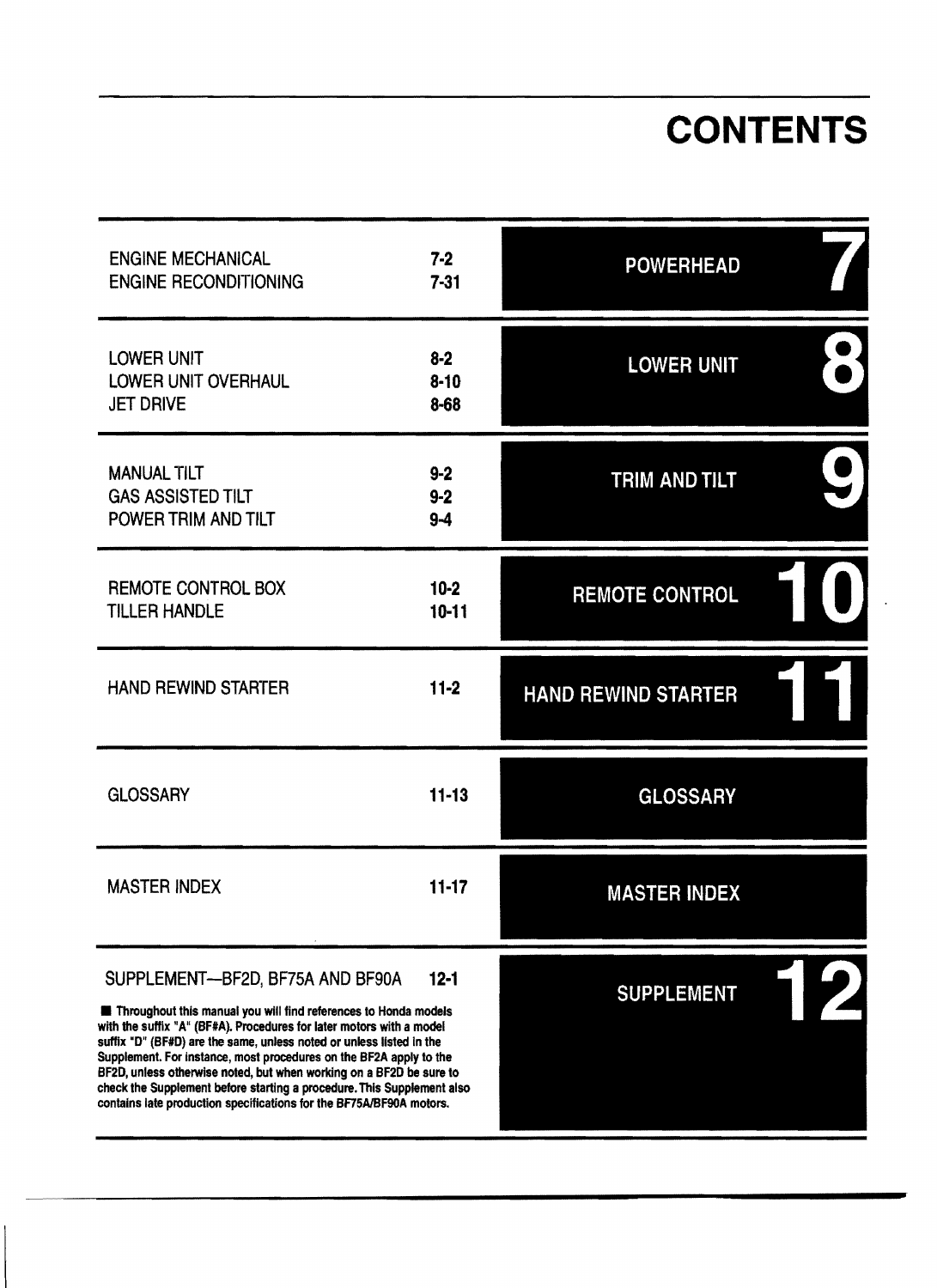AIR CLEANER 3-13 ALTERNATOR (STATOR) 5-38 REMOVING & INSTALLATION 5-39 TESTING 5-38 AVOIDING THE MOST COMMON MISTAKES 1-3 AVOIDING TROUBLE 1-2 BASIC ELECTRICAL THEORY 5-2 HOW DOES ELECTRICITY WORK: THE WATER ANALOGY 5-2 OHM'S LAW 5-2 BATTERY (BOAT MAINTENANCE) 3-23 BATTERY AND CHARGING SAFETY PRECAUTIONS 3-24 BATTERY CHARGERS 3-25 BATTERY TERMINALS 3-24 CHECKING SPECIFIC GRAVITY 3-23 CLEANING 3-23 REPLACING BATTERY CABLES 3-25 BATTERY (CHARGING CIRCUIT) 5-40 BATTERY & CHARGING SAFETY PRECAUTIONS 5-42 BATTERY CABLES 5-43 BATTERY CHARGERS 5-43 BATTERY CONSTRUCTION 5-40 BATTERY LOCATION 5-41 BATTERY RATiNGS 5-40 BATTERY SERVICE 5-41 BATTERY STORAGE 5-43 BATTERY TERMINALS 5-42 MARINE BATTERIES 5-40 **BOAT MAINTENANCE 3-21 BOATING SAFETY 1-3**  BOLTS, NUTS AND OTHER THREADED RETAINERS 2-12 BREAKER POINTS 5-9 GAP CHECK 5-9 REMOVAL & INSTALLATION 5-9 **BREAKER POINTS IGNITION (MAGNETO IGNITION) 5-7**  BREAKER POINTS IGNITION OVERHAUL 5-11 ASSEMBLY 5-12 CLEANING & INSPECTION 5-11 DISASSEMBLY 5-11 BUY OR REBUILD? 7-32 CAMSHAFT. BEARINGS AND LIFTERS 7-25 REMOVAL & INSTALLATION 7-25 CAN YOU DO iT? 1-2 CAPACITIES 3-11 **CAPACITOR OISCHARGE IGNITION (COl) SYSTEM 5-12 CARBURETION 4-4**  CARBURETOR FLOAT HEIGHTS 4-13 CARBURETOR IDENTIFICATION 4-4 CARBURETOR PILOT SCREW SPECIFICATIONS 4-13 CARBURETORS 4-6 ASSEMBLY 4-11 CLEANING & INSPECTION 4-11 DESCRIPTION AND OPERATION 4-6 DISASSEMBLY 4-9 REMOVAL & INSTALLATION 4-8 COl TEST CHARTS 5-26 COl UNIT 5-25 DESCRIPTION & OPERATION 5-25 REMOVAL & INSTALLATION 5-30 TESTING 5-26 CHARGE COIL (BREAKER POINTS IGNITION) 5-10 DESCRIPTION & OPERATION 5-10 REMOVAL & INSTALLATION 5-10 TESTING 5-10 CHARGE COIL (CAPACITOR DISCHARGE IGNITION SYSTEM) 5-18 DESCRIPTION & OPERATION 5-18 REMOVAL & INSTALLATION 5-19 TESTING 5-18 **CHARGING CIRCUIT 5-35**  CHEMICALS 2-3 CLEANERS 2-4

# MASTER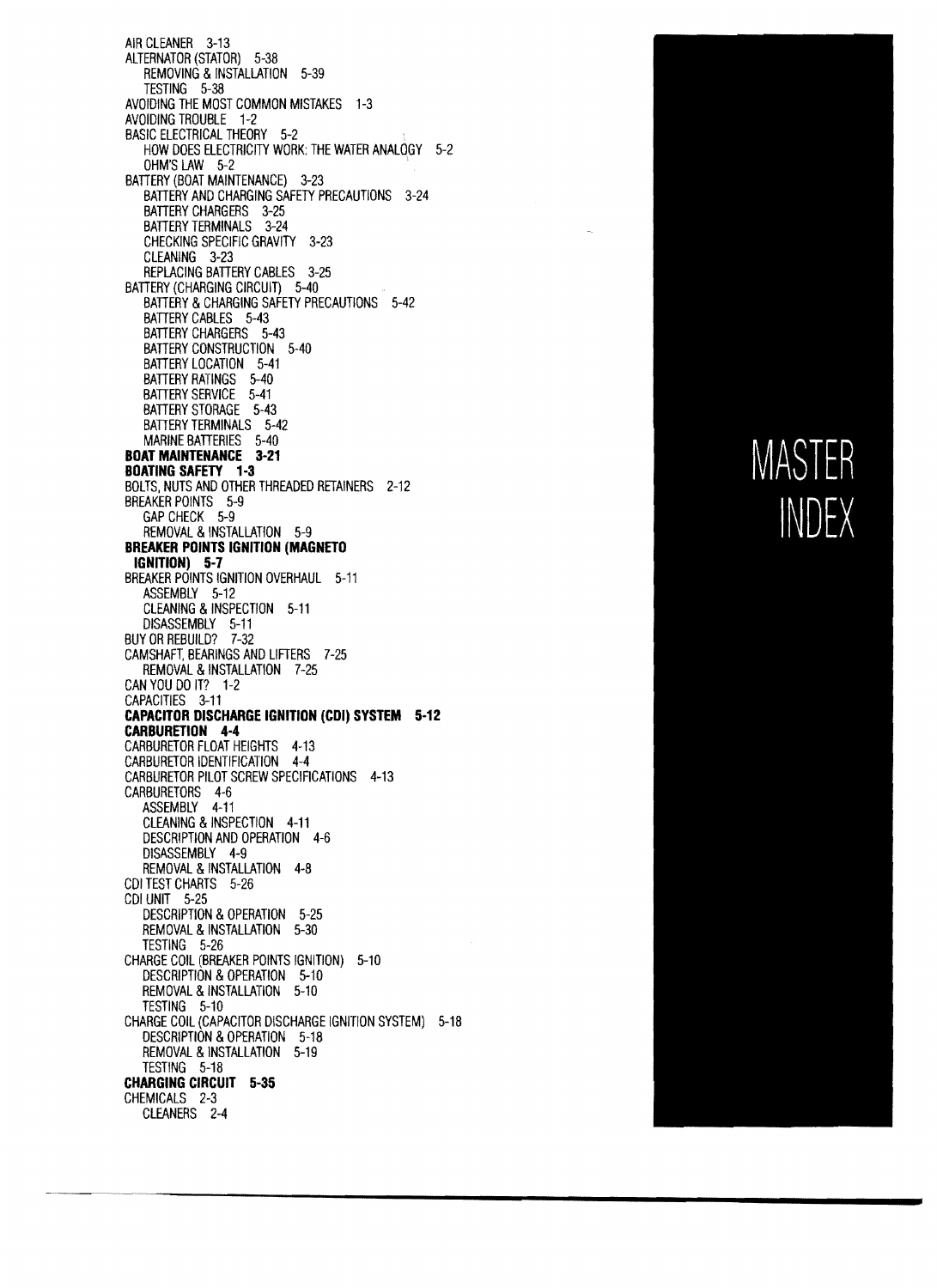#### **11-18 MASTER INDEX**

LUBRICANTS & PENETRANTS 2-3 SEALANTS 2-3 CHOKE SWITCH 10-7 REMOVAL &INSTALLATION 10-7 TESTING 10-7 COMBUSTION 4-3 ABNORMAL COMBUSTION 4-3 FACTORS AFFECTING COMBUSTION 4-3 **COMPONENT LOCATIONS (IGNITION & ELECTRICAL) 5-48** COMPRESSION CHECK 3-26 CHECKING COMPRESSION 3-26 LOW COMPRESSION 3-26 CONDENSER 5-10 DESCRIPTION & OPERATION 5-10 REMOVAL & INSTALLATION 5-10 TESTING 5-10 CONVERSION FACTORS 2-14 **CODLING SYSTEM 6-9**  COURTESY MARINE EXAMINATIONS 1-11 CYLINDER HEAD (ENGINE MECHANICAL) 7-11 REMOVAL & INSTALLATION 7-11 CYLINDER HEAD (ENGINE RECONDITIONING) 7-34 ASSEMBLY 7-38 DISASSEMBLY 7-34 INSPECTION 7-35 REFINISHING & REPAIRING 7-37 DESCRIPTION AND OPERATION (CAPACITOR DISCHARGE IGNITION SYSTEM) 5-12 FOUR-CYLINDER CARBURETED IGNITION 5-13 FOUR-CYLINDER EFI IGNITION 5-13 SINGLE-CYLINDER IGNITION 5-12 TWO &THREE-CYLINDER IGNITION 5-13 DESCRIPTION AND OPERATION (CHARGING CIRCUIT) 5-35 DESCRIPTION AND OPERATION (COOLING SYSTEM) 6-9 OVERHEAT WARNING SYSTEM 6-9 THERMOSTAT & PRESSURE RELIEF 6-9 WATER PUMP 6-9 DESCRIPTION AND OPERATION (ELECTRONIC IGNITION) 5-34 DESCRIPTION AND OPERATION (GAS ASSISTED TILT) 9-2 DESCRIPTION AND OPERATION (HAND REWIND STARTER) 11-2 DESCRIPTION AND OPERATION (JET DRIVE) 8-68 DESCRIPTION AND OPERATION (LUBRICATION SYSTEM) 6-2 FORCED LUBRICATION 6-2 SPLASH LUBRICATION 6-2 DESCRIPTION AND OPERATION (MANUAL TILT) 9-2 SERVICING 9-2 DESCRIPTION AND OPERATION (POWER TRIM AND TILT) 9-4 DESCRIPTION AND OPERATION (REMOTE CONTROL BOX) 10-2 DESCRIPTION AND OPERATION (STARTING CIRCUIT) 5-43 DESCRIPTION AND OPERATION (TILLER HANDLE) 10-11 DETERMINING ENGINE CONDITION 7-31 COMPRESSION TEST 7-31 OIL PRESSURE TEST 7-32 DIAGNOSTIC TROUBLE CODE CHART 4-23 DIAGNOSTIC TROUBLE CODES 4-22 CLEARING 4-24 READING 4-23 SERVICE PRECAUTIONS 4-22 DIRECTIONS AND LOCATIONS 1-2 DO'S 1-11 DON'TS 1-11 DRAINING THE FUEL SYSTEM 4-4 ELECTRICAL COMPONENTS 5-2 CONNECTORS 5-4 GROUND 5-3 LOAD 5-3 POWER SOURCE 5-2 PROTECTIVE DEVICES 5-3

SWITCHES & RELAYS 5-3 WIRING & HARNESSES 5-4 ELECTRICAL SYSTEM PRECAUTIONS 5-7 **ELECTRONIC IGNITION 5-34** ENGINE BLOCK 7-39 ASSEMBLY 7-42 DISASSEMBLY 7-39 GENERAL INFORMATION 7-39 INSPECTION 7-40 REFINISHING 7-42 ENGINE COOLANT TEMPERATURE (ECT) 4-27 DESCRIPTION & INSTALLATION 4-27 REMOVAL & INSTALLATION 4-27 TESTING 4-27 ENGINE COVER 3-7 REMOVAL & INSTALLATION 3-7 **ENGINE MAINTENANCE 3-2 ENGINE MECHANICAL 7·2** ENGINE OIL 3-7 ENGINE OIL RECOMMENDATIONS 3-8 OIL & FILTER CHANGE 3-10 OIL LEVEL CHECK 3-8 ENGINE OVERHAUL TIPS 7-32 CLEANING 7-33 OVERHAUL TIPS 7-32 REPAIRING DAMAGED THREADS 7-33 TOOLS 7-32 ENGINE PREPARATION 7-34 ENGINE REBUILDING SPECIFICATIONS 7-46 **ENGINE RECONDITIONING 7-31**  ENGINE START-UP AND BREAK-IN 7-45 BREAKING IT IN 7-45 KEEP IT MAINTAINED 7-45 STARTING THE ENGINE 7-45 ENGINE STOP SWITCH (REMOTE CONTROL SWITCH) 10-7 REMOVAL &INSTALLATION 10-8 TESTING 10-7 ENGINE STOP SWITCH (TILLER HANDLE) 10-20 REMOVAL & INSTALLATION 10-20 TESTING 10-20 EQUIPMENT NOT REQUIRED BUT RECOMMENDED 1-10 ANCHORS 1-10 BAILING DEVICES 1-10 FIRST AID KIT 1-10 SECOND MEANS OF PROPULSION 1-10 TOOLS AND SPARE PARTS 1-10 VHF-FM RADIO 1-10 **FASTENERS, MEASUREMENTS AND CONVERSIONS 2-12** FIBERGLASS HULLS 3-21 FLYWHEEL 7-29 REMOVAL & INSTALLATION 7-29 FUEL 4-2 ALCOHOL-BLENDED FUELS 4-3 HIGH ALTITUDE OPERATION 4-3 OCTANE RATING 4-2 RECOMMENDATIONS 4-2 THE BOTTOM LINE WITH FUELS 4-3 VAPOR PRESSURE AND ADDITIVES 4-2 FUEL FILTER 3-13 RELIEVING FUEL SYSTEM PRESSURE 3-14 REMOVAL &INSTALLATION 3-14 FUEL INJECTION **4·19**  FUEL INJECTION BASICS 4-19 FUEL INJECTORS 4-28 DESCRIPTION & OPERATION 4-28 REMOVAL & INSTALLATION 4-28 TESTING 4-28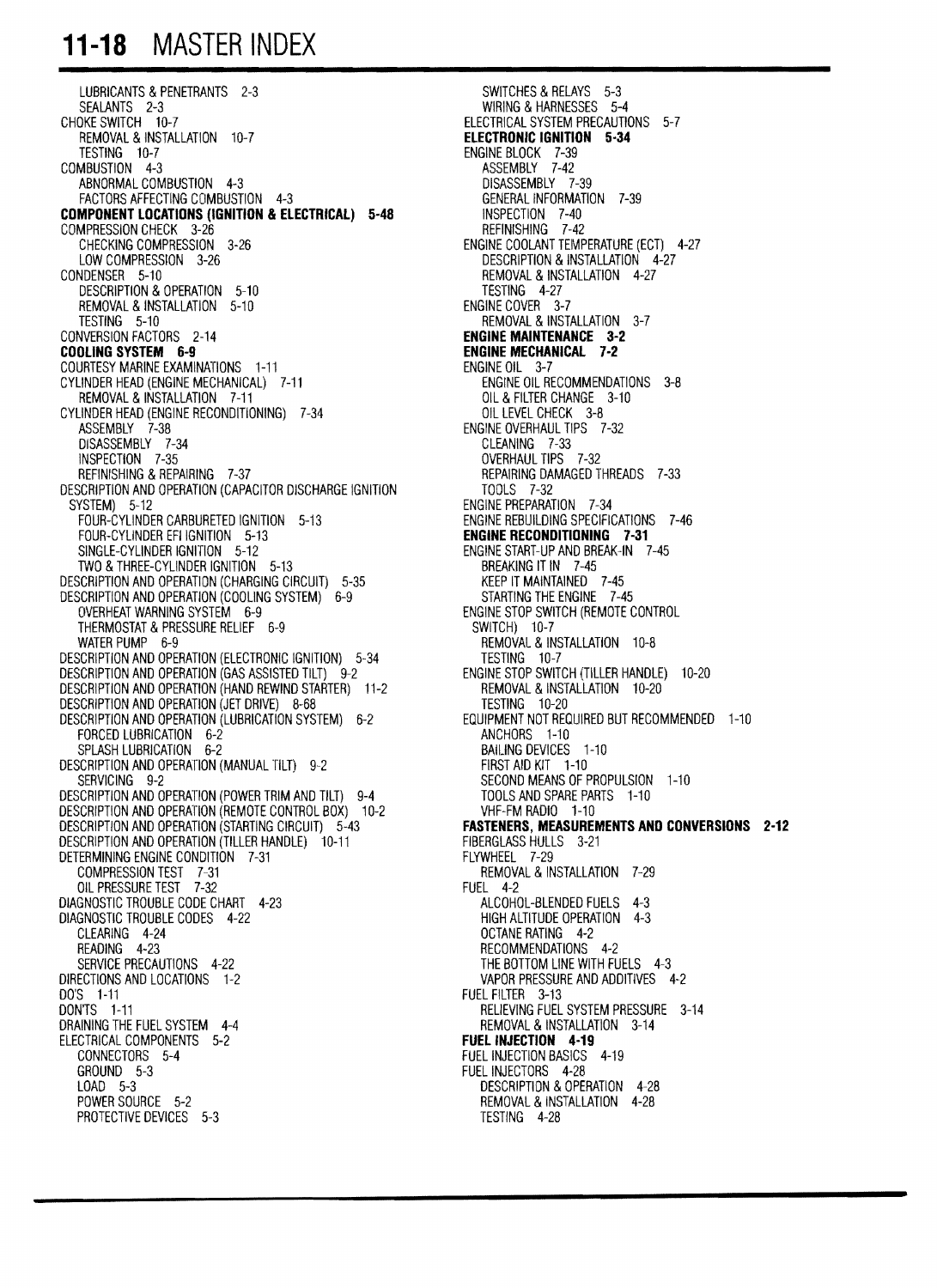FUEL LINES (CARBURETION) 4-15 GENERAL INFORMATION 4-15 REPLACEMENT & ROUTING 4-15 FUEL LINES (FUEL INJECTION) 4-32 COMMON PROBLEMS 4-34 GENERAL INFORMATION 4-32 REPLACEMENT & ROUTING 4-33 FUEL PRESSURE REGULATOR 4-32 DESCRIPTION & OPERATION 4-32 INSPECTION 4-32 REMOVAL &INSTALLATION 4-32 FUEL PUMP (CARBURETION) 4-14 ASSEMBLY 4-15 CLEANING &INSPECTION 4-15 DESCRIPTION & OPERATION 4-14 DISASSEMBLY 4-14 FUEL PRESSURE CHECK 4-14 REMOVAL &INSTALLATION 4-14 FUEL PUMP (FUEL INJECTION) 4-31 DESCRIPTION & OPERATION 4-31 FUEL PRESSURE CHECK 4-31 OVERHAUL 4-32 REMOVAL & INSTALLATION 4-31 **FUEL SYSTEM BASICS 4-2** FUEL SYSTEM SERVICE 4-3 FUElJWATER SEPARATOR 3-15 GAS ASSIST DAMPER 9-3 OVERHAUL 9-4 REMOVAL & INSTALLATION 9-3 TESTING 9-3 **GAS ASSISTED TILT 9-2** GENERAL ENGINE SPECIFICATIONS 3-3 GENERAL INFORMATION (LOWER UNIT) 8-2 **HAND REWIND STARTER 11-2** BF2A AND BF20 11-2 ASSEMBLY 11-3 CLEANING &INSPECTION 11-3 DISASSEMBLY 11-3 REMOVAL &INSTALLATION 11-2 BF5A AND BF50 11-4 ASSEMBLY 11-5 CLEANING & INSPECTION 11-4 DISASSEMBLY 11-4 REMOVAL &INSTALLATION 11-4 BF9.9AANDBF15A 11-7 ADJUSTMENT 11-7 ASSEMBLY 11-9 CLEANING & INSPECTION 11-9 DISASSEMBLY 11-7 REMOVAL & INSTALLATION 11-7 BF25A AND BF30A 11-9 ADJUSTMENT 11-10 ASSEMBLY 11-11 CLEANING &INSPECTION 11-10 DISASSEMBLY 11-10 REMOVAL &INSTALLATION 11-9 BF75, BF100 AND BFBA 11-5 ASSEMBLY 11-7 CLEANING &INSPECTION 11-6 DISASSEMBLY 11-6 REMOVAL &INSTALLATION 11-5 HAND TOOLS 2-4 ELECTRONIC TOOLS 2-9 GAUGES 2-9 HAMMERS 2-8 OTHER COMMON TOOLS 2-8 PLIERS 2-7 SCREWDRIVERS 2-8

SOCKET SETS 2-4 SPECIAL TOOLS 2-8 WRENCHES 2-6 **HOW TO USE THIS MANUAL 1-2** HYDRAULIC UNIT 9-10 ASSEMBLY 9-15 BLEEDING THE SYSTEM 9-10 CHECKING FLUID LEVEL 9-10 CLEANING &INSPECTION 9-15 DISASSEMBLY 9-14 REMOVAL & INSTALLATION 9-11 TESTING 9-10 **IGNITION AND ELECTRICAL WIRING DIAGRAMS 5-52** IGNITION COIL (BREAKER POINTS IGNITION) 5-11 DESCRIPTION & OPERATION 5-11 REMOVAL & INSTALLATION 5-11 TESTING 5-11 IGNITION COILS (CAPACITOR DISCHARGE IGNITION SYSTEM) 5-20 DESCRIPTION & OPERATION 5-20 REMOVAL & INSTALLATION 5-22 TESTING 5-20 IGNITION SWITCH 10-8 REMOVAL & INSTALLATION 10-8 TESTING 10-8 IGNITION SYSTEM 3-36 INDICATOR LIGHT (TILLER HANDLE) 10-20 REMOVAL & INSTALLATION 10-20 TESTING 10-20 INDICATOR LIGHTS (REMOTE CONTROL BOX) 10-8 REMOVAL & INSTALLATION 10-8 TESTING 10-8 INSIDE THE BOAT 3-21 INTAKE AIR TEMPERATURE SENSOR (lAT) 4-27 DESCRIPTION & OPERATION 4-27 REMOVAL & INSTALLATION 4-27 TESTING 4-27 INTAKE MANIFOLD 7-9 REMOVAL & INSTALLATION 7-9 INTRODUCTION (TUNE-UP) 3-25 **JET DRIVE 8·68**  JET DRIVE ASSEMBLY 8-69 ADJUSTMENT 8-72 ASSEMBLING 8-75 CLEANING &INSPECTING 8-74 DISASSEMBLY 8-74 REMOVAL & INSTALLATION 8-69 LIGHTING COIL 5-20 DESCRIPTION & OPERATION 5-20 REMOVAL & INSTALLATION 5-20 TESTING 5-20 **LOWER UNIT 8-2** LOWER UNIT (ENGINE MAINTENANCE) 3-12 DRAINING AND FILLING 3-12 **LOWER UNIT OVERHAUL 8-10** LOWER UNIT-NO REVERSE GEAR 8-5 ASSEMBLY 8-11 CLEANING & INSPECTION 8-10 DISASSEMBLY 8-10 REMOVAL & INSTALLATION 8-5 LOWER UNIT--WITH REVERSE GEAR 8-8 ASSEMBLY 8-33 CLEANING & INSPECTING 8-29 DISASSEMBLY 8-12 REMOVAL & INSTALLATION 8-8 SHIMMING PROCEDURE 8-50 **LUBRICATION SYSTEM 6-2** MAINTENANCE INTERVALS 3-6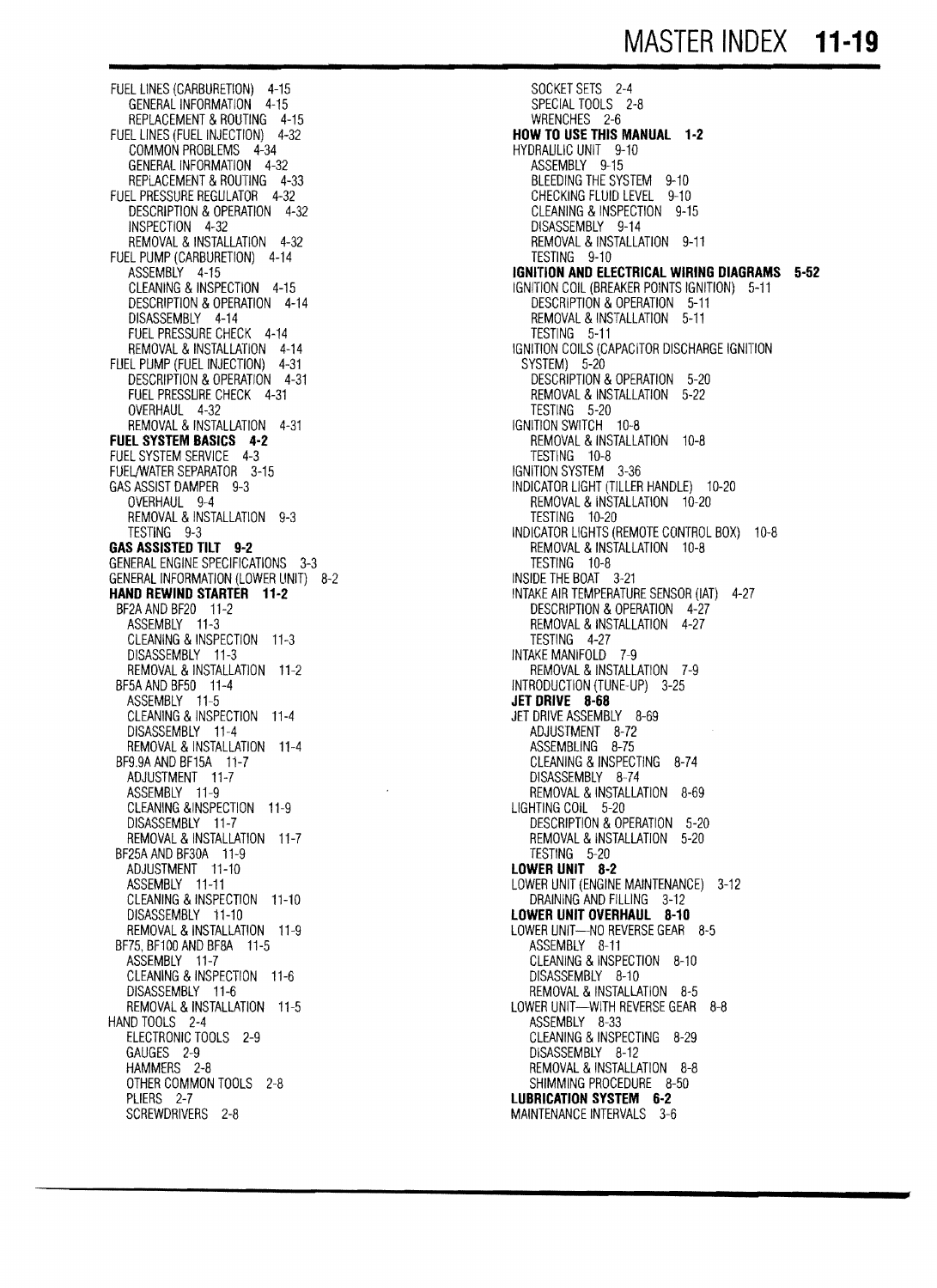### **11-20 MASTER INDEX**

MAINTENANCE OR REPAIR? 1-2 <br> **MANUAL TILT 9-2 REMOTE CONTROL BOX ASSEMBLY 10-2**<br>
EXPLODED VIEWS 10-3 MEASURING TOOLS 2-10 REMOVAL &INSTALLATION 10-2 DEPTH GAUGES 2-12 REQUIRED SAFETY EQUIPMENT 1-5 DIAL INDICATORS 2-11 FIRE EXTINGUISHERS 1-5 MICROMETERS & CALIPERS 2-11 **PERSONAL FLOTATION DEVICES** 1-6<br>TELESCOPING GAUGES 2-12 **PERSONAL FLOTATION DEVICES** 1-8 TELESCOPING GAUGES 2-12 SOUND PRODUCING DEVICES 1-8<br>METRIC BOLTS 2-15 TYPES OF FIRES 1-5 MODEL IDENTIFICATION AND SERIAL NUMBERS 8-68<br>OIL PAN 7-16 REMOVAL & INSTALLATION 7-16<br>OIL PRESSURE SWITCH 6-6 REMOVAL & INSTALLATION 6-7<br>TESTING 6-6 OIL PRESSURE WARNING LAMP 6-7<br>REMOVAL & INSTALLATION 6-7 REMOVAL & INSTALLATION 6-7<br>TESTING 6-7 REMOVAL & INSTALLATION 10-9 TESTING 6-7 TESTING 10-9 OIL PUMP 6-3 SAFETY TOOLS 2-2 OVERHAUL 6-4 EYE AND EAR PROTECTION 2-2 REMOVAL & INSTALLATION 6-3 OVERHEAT SENSOR 4-28 WORK GLOVES 2-2 DESCRIPTION & OPERATION 4-28<br>REMOVAL & INSTALLATION 4-28 REMOVAL & INSTALLATION 4-28 SERIAL NUMBER IDENTIFICATION 3-2<br>TESTING 4-28 SHIFTING PRINCIPLES 8-2 OVERHEAT THERMOSWITCH 6-16 COUNTERROTATING UNIT 8-3 REMOVAL & INSTALLATION 6-16<br>TESTING 6-16 TESTING 6-16 SINGLE PHASE CHARGING SYSTEM 5-36<br>OVERHEAT WARNING LAMP 6-15 SESSENTION 5-36 REMOVAL & INSTALLATION 6-16<br>TESTING 6-15 **POWER TRIM AND TILT 9-4**<br>PRIMARY COIL 5-11 DESCRIPTION & OPERATION 5-11 SPARK PLUGS 3-27<br>REMOVAL & INSTALLATION 5-11 SPARK PLUGS 3-28 REMOVAL & INSTALLATION 5-11<br>TESTING 5-11 TESTING 5-11 READING SPARK PLUGS 3-28<br>PROFESSIONAL HELP 1-2 REMOVAL & INSTALLATION 3-PROPELLER (ENGINE MAINTENANCE) 3-19 SPARK PLUG HEAT RANGE 3-27 PROPELLER (LOWER UNIT) 8-4 SPARK PLUG SERVICE<br>REMOVAL & INSTALLATION 8-4 SPECIFICATIONS CHARTS REMOVAL & INSTALLATION 8-4 **SPECIFICATIONS C**<br>LSAR COIL 5-16 **CAPACITIES** 3-11 PULSAR COIL 5-16<br>DESCRIPTION & OPERATION 5-16 DESCRIPTION & OPERATION 5-16 CARBURETOR FLOAT HEIGHTS 4-13<br>REMOVAL & INSTALLATION 5-17 CARBURETOR PILOT SCREW SPECIFIC REMOVAL & INSTALLATION 5-17 CARBURETOR PILOT SCREW SPECIFICATIONS 4-13<br>TESTING 5-16 CDI TEST CHARTS 5-26 TESTING 5-16 CDI TEST CHARTS 5-26 CDI TEST CHARTS 5-26 CONVERSION FACTORS PURCHASING PARTS 1-3 CONVERSION FACTORS 2-14 RECTIFIER 5-31 DIAGNOSTIC TROUBLE CODE CHART 4-23 TESTING 5-31 GENERAL ENGINE SPECIFICATIONS 3-3 REGULATIONS FOR YOUR BOAT 1-3 MAINTENANCE INTERVALS 3-6 CAPACITY INFORMATION 1-4<br>
CERTIFICATE OF COMPLIANCE 1-4 CERTIFICATE OF COMPLIANCE 1-4 CERTIFICATE OF COMPLIANCE 1-4 SAE BOLTS 2-16<br>DOCUMENTING OF VESSELS 1-4 SAE BOLTS TUNEUP SPECIFICATIONS 3-26 DOCUMENTING OF VESSELS 1-4 TUNEUP SPECIFICATIONS 3-26 HULL IDENTIFICATION NUMBER 1-4 LENGTH OF BOATS 1-4 VOLTAGE REGULATOR RECTIFER 5-32<br>NUMBERING OF VESSELS 1-4 **SPRING COMMISSIONING CHECKLIS**T NUMBERING OF VESSELS 1-4 **SPRING COMMISSIONING CHECKLIST 3-38**<br>REGISTRATION OF BOATS 1-4 **STANDARD AND METRIC MEASUREMENTS** 2-13 SALES AND TRANSFERS 1-4 VENTILATION 1-4<br>
VENTILATION SYSTEMS 1-5 VENTILATION 10-20<br>
VENTILATION SYSTEMS 10-20 TESTING 10-20<br>
VENTILATOR (CAPACITOR DISCHARGE IGNITION SYSTEM) 5-33 STARTER MOTOR 5-44 VENTILATION SYSTEMS 1-5 REGULATOR (CAPACITOR DISCHARGE IGNITION SYSTEM) 5-33 DESCRIPTION & OPERATION 5-33 DESCRIPTION & OPERATION 5-44<br>REMOVAL & INSTALLATION 5-33 DESCRIPTION 5-45 REMOVAL & INSTALLATION 5-33<br>TESTING 5-33 REGULATOR/RECTIFIER (CAPACITOR DISCHARGE IGNITION SYSTEM) 5-33 REMOVAL & INSTALLATION 5-34 REMOVAL & INSTALLATION 5-47<br>TESTING 5-33 REMOVAL & INSTALLATION 5-46 TESTING 5-33 **REMOTE CONTROL BOX 10-2 STARTING CIRCUIT 5-43** 

**EXPLODED VIEWS 10-3<br>REMOVAL & INSTALLATION 10-2** TYPES OF FIRES 1-5<br>VISUAL DISTRESS SIGNALS 1-8 WARNING SYSTEM 1-6<br>ROCKER ARM/SHAFTS 7-5 REMOVAL & INSTALLATION 7-5<br>SAE BOLTS 2-16 **SAFETY IN SERVICE 1-11**<br>SAFETY SWITCH 10-9 SHIFTING PRINCIPLES 8-2<br>COUNTERROTATING UNIT 8-3 DESCRIPTION AND OPERATION 5-36<br>SPARK PLUG WIRES 3-30 CHECKING RESISTANCE 3-30<br>REMOVAL & INSTALLATION 3-30 TESTING 3-30<br>SPARK PLUGS 3-27 REMOVAL & INSTALLATION 3-27<br>SPARK PLUG HEAT RANGE 3-27 ENGINE REBUILDING SPECIFICATIONS 7-46<br>GENERAL ENGINE SPECIFICATIONS 3-3 STANDARD AND METRIC MEASUREMENTS 2-13<br>STARTER BUTTON 10-20 TESTING 5-44<br>STARTER MOTOR SOLENOID SWITCH 5-46 DESCRIPTION AND OPERATION 5-46